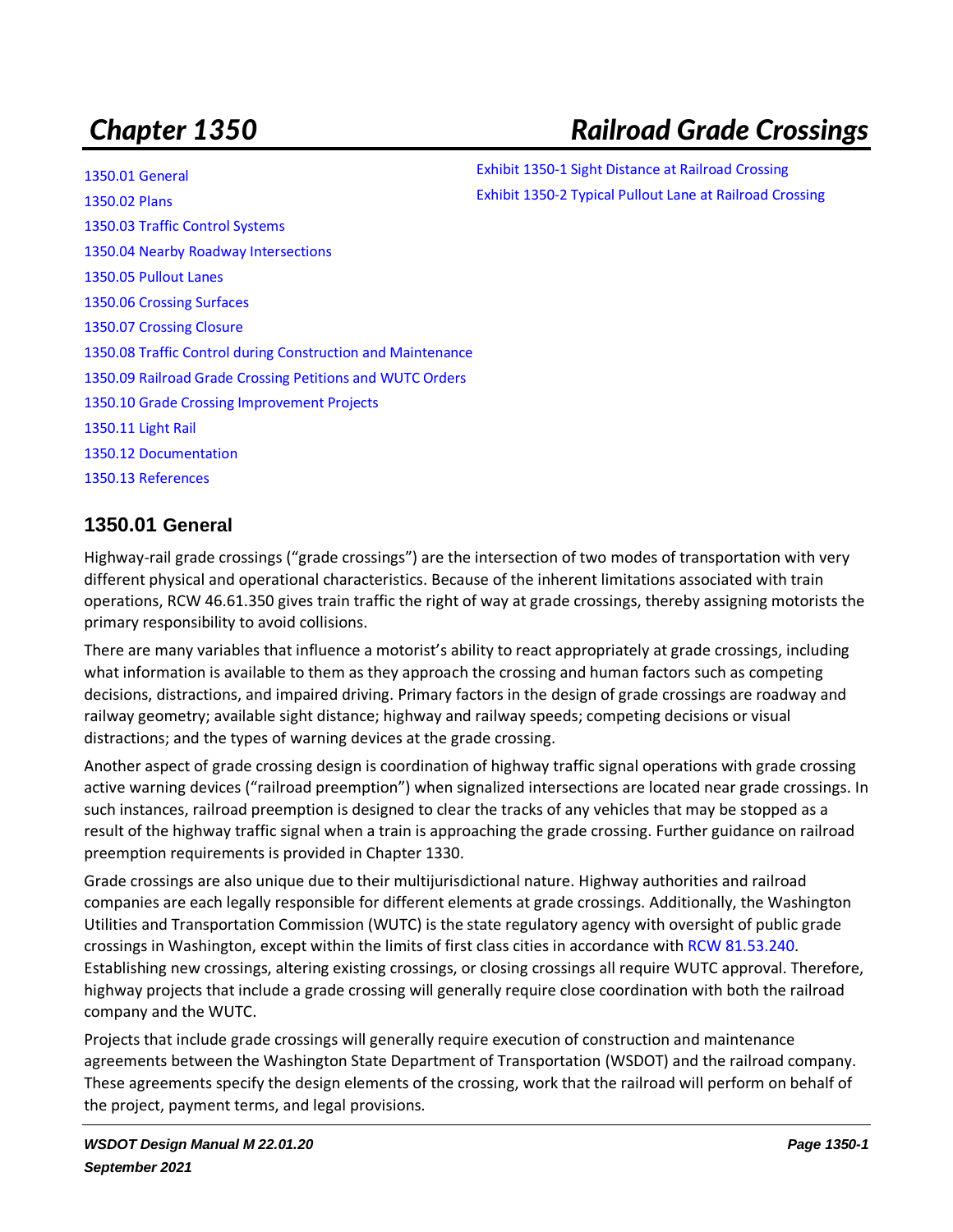It may also be necessary for WSDOT to obtain easements from the railroad company for new grade crossings on railroad property. The Headquarters (HQ) Railroad Liaison is responsible for facilitating highway project coordination with railroad companies, including developing agreements and obtaining WUTC approvals. Obtaining necessary approvals from the railroad company may take several months. Contact the HQ Railroad Liaison early in the design phase so that all necessary design and agreement coordination can be completed according to project schedules.

More information about general railroad coordination and WUTC requirements is provided in Chapter 3 of the *Utilities [Manual](http://www.wsdot.wa.gov/Publications/Manuals/M22-87.htm)*.

# <span id="page-1-0"></span>**1350.02 Plans**

### *1350.02(1) Proposed Improvements*

Include plans for proposed improvements to existing crossings and any new crossings in the Plans, Specifications, and Estimates (PS&E) package. In addition to basic roadway dimensions, signs, and markings, indicate the angle of crossing; number of tracks; location of signals and other railway facilities (such as electrical/communications lines and control boxes); and the limits of property ownership by the railroad company at the crossing location.

For any project proposing to alter the horizontal or vertical alignment at a grade crossing, including grade separations, show the alignment and profile for both the railroad and the roadway for a minimum of 500 feet on all legs of the crossing. Show all other important features that might affect the safety, operation, and design of the crossing, such as nearby crossroads, driveways/entrances, buildings, and highway structures on the plans.

# **1350.02(1)(a) Sight Distance**

A railroad grade crossing is comparable to the intersection of two highways where a sight triangle is kept clear of obstructions (including vegetation) and may be protected by a traffic control device. When designing for these locations, provide for both corner and clearing sight distance.

Corner sight distance allows a driver, traveling towards the crossing, to see an approaching train at a distance that allows the vehicle to stop in advance of the crossing. (see [Exhibit 1350-1,](#page-3-0) Case  $\underline{A}$ ).

Clearing sight distance allows a driver stopped at a crossing to see far enough down the tracks that they may decide to proceed and cross those tracks before a train, approaching at its maximum allowable speed, reaches the crossing (see [Exhibit 1350-1,](#page-3-0) Case B.)

For Cases A and B, the minimum distance for removing signs, brush and timber in the vicinity of the grade crossing that obstruct the view of an approaching train is 100 feet, measured along the tracks from the crossing.

Among the challenges associated with providing sight distances at railroad grade crossing locations are topography, seasonal crops or other vegetation, and structures or other obstructions in properties that the sight lines cross, including the railroad. Evaluate, with HQ Railroad Liaison, and document the need to install active devices (such as signals or signals and gates) at locations where the distances i[n Exhibit 1350-1](#page-3-0) cannot be provided or maintained over time. Contact the HQ Railroad Liaison to engage the subject railroad and the WUTC in the evaluation.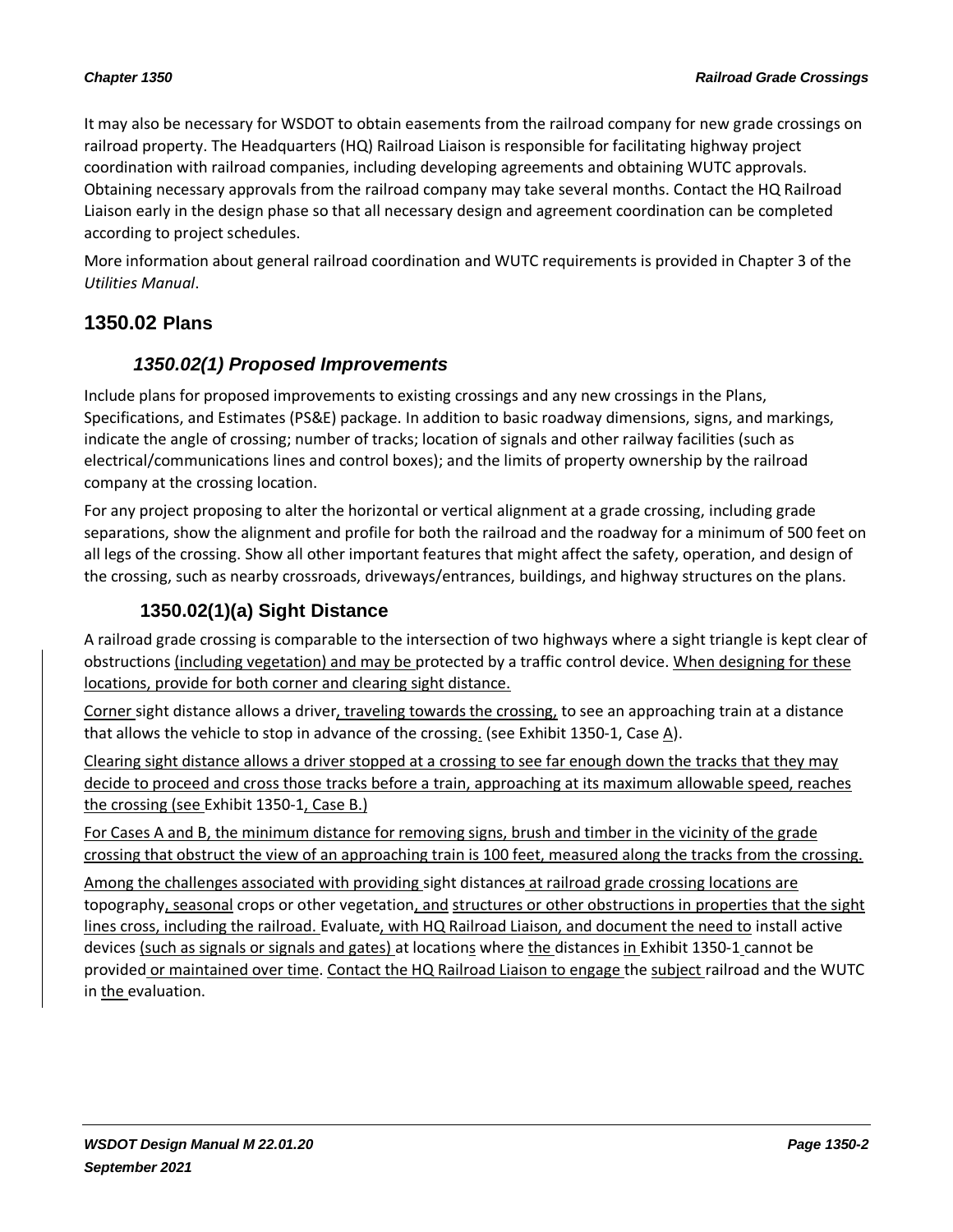# **1350.02(1)(b) Highway Grade and Crossing Angle**

Construct highway grades so that low-clearance vehicles do not hang up on tracks or damage them. (See Chapter 1220 for information on vertical alignment at railroad grade crossings.) Whenever possible, design the roadway to cross grade crossings at right angles. If bicycle traffic uses the crossing (this can be assumed for most roads), provide a shoulder through the grade crossing at least as wide as the approach shoulder width. If a skew is unavoidable, wider shoulders may be needed to permit bicycles to maneuver to cross the tracks at right angles. (See Chapter 1520 for information on bikeways crossing railroad tracks.) Consider installation of advance warning signs indicating the presence of a skewed crossing for crossings where engineering judgment suggests a benefit.

Include any engineering studies or sight distance measurements in the Design Documentation Package (DDP).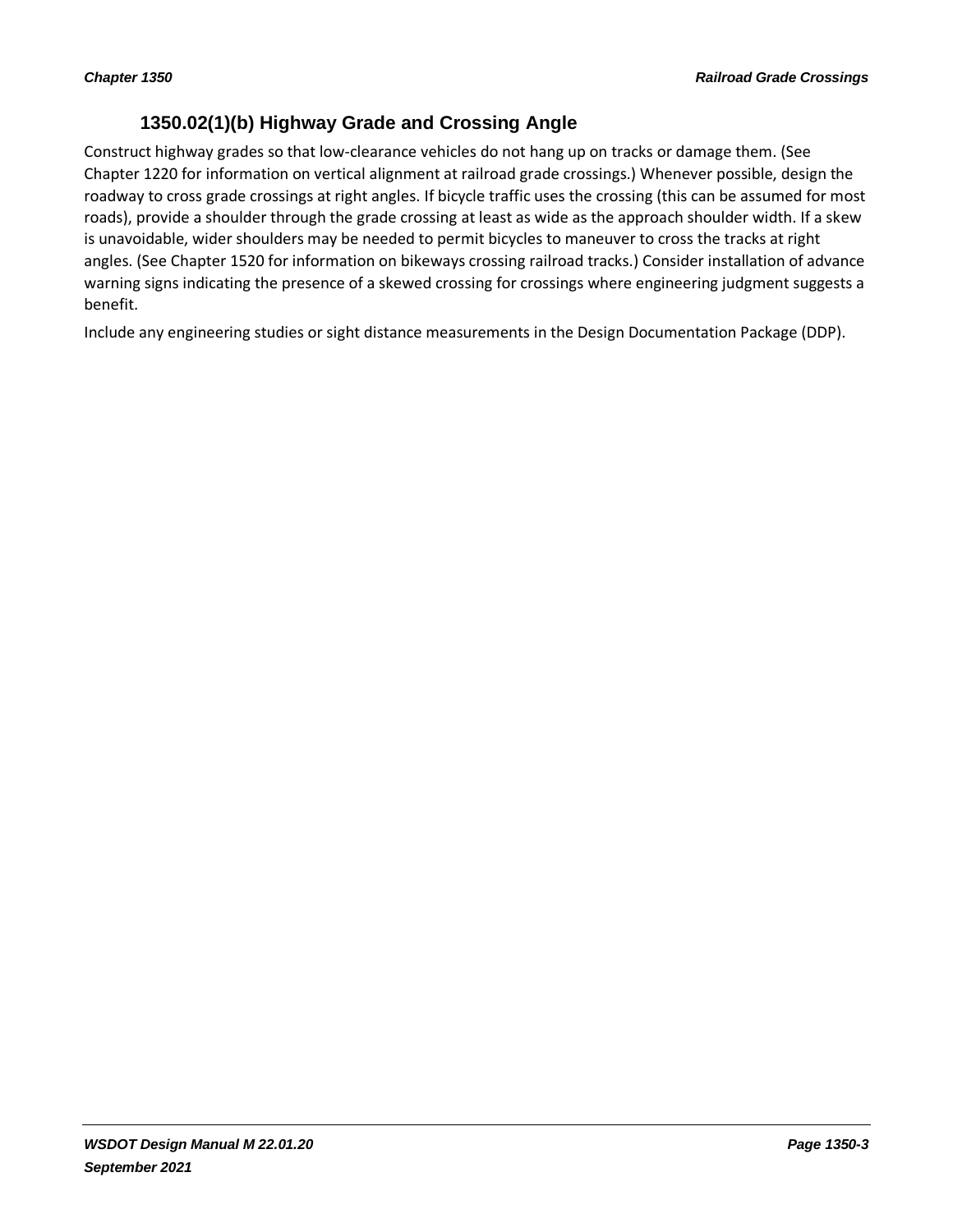#### <span id="page-3-0"></span>**Exhibit 1350-1 Sight Distance at Railroad Crossing**



 $W =$  Distance between outer rails (single track W=5 ft)

Vv = Velocity of vehicle (mph)  $Vt = Velocity of train (mph)$ L = Length of vehicle  $(73.5 ft)$ 

- $d_h$  = Sight distance along highway (ft)
- $dt =$  Sight distance along railroad tracks (ft)
- $d_e$  = Distance from driver to front of vehicle (8 ft)
- D = Distance from stop line to nearest rail (15 ft)

Notes:

- Adjust for skewed crossings.
- Assume flat highway grades adjacent to and at crossings.

| <b>Train</b><br><b>Speed</b><br>Vt<br>(mph)                                                                                                                 | Case B:<br><b>Departure</b><br><b>From Stop</b><br>(Feet) [1] | <b>Case A: Moving Vehicle</b><br>Vehicle Speed (mph) $V_v$ |     |     |     |     |       |       |       |  |
|-------------------------------------------------------------------------------------------------------------------------------------------------------------|---------------------------------------------------------------|------------------------------------------------------------|-----|-----|-----|-----|-------|-------|-------|--|
|                                                                                                                                                             | 0                                                             | 10                                                         | 20  | 30  | 40  | 50  | 60    | 70    | 80    |  |
|                                                                                                                                                             | <b>Distance Along Railroad From Crossing dt (Feet) [1]</b>    |                                                            |     |     |     |     |       |       |       |  |
| 10                                                                                                                                                          | 255                                                           | 155                                                        | 110 | 102 | 102 | 106 | 112   | 119   | 127   |  |
| 20                                                                                                                                                          | 509                                                           | 310                                                        | 220 | 203 | 205 | 213 | 225   | 239   | 254   |  |
| 30                                                                                                                                                          | 794                                                           | 465                                                        | 331 | 305 | 307 | 319 | 337   | 358   | 381   |  |
| 40                                                                                                                                                          | 1,019                                                         | 619                                                        | 441 | 407 | 409 | 426 | 450   | 478   | 508   |  |
| 50                                                                                                                                                          | 1,273                                                         | 774                                                        | 551 | 509 | 511 | 532 | 562   | 597   | 635   |  |
| 60                                                                                                                                                          | 1,528                                                         | 929                                                        | 661 | 610 | 614 | 639 | 675   | 717   | 763   |  |
| 70                                                                                                                                                          | 1,783                                                         | 1,084                                                      | 771 | 712 | 716 | 745 | 787   | 836   | 890   |  |
| 80                                                                                                                                                          | 2,037                                                         | 1,239                                                      | 882 | 814 | 818 | 852 | 899   | 956   | 1,017 |  |
| 90                                                                                                                                                          | 2,292                                                         | 1,394                                                      | 992 | 915 | 920 | 958 | 1,012 | 1,075 | 1,144 |  |
|                                                                                                                                                             |                                                               | Distance Along Highway From Crossing dh (ft)               |     |     |     |     |       |       |       |  |
|                                                                                                                                                             |                                                               | 69                                                         | 135 | 220 | 324 | 447 | 589   | 751   | 931   |  |
| Design sight distance for a combination of highway and train vehicle speeds and a WB-67 (73.5-ft) truck crossing a single<br>set of tracks at 90° (AASHTO). |                                                               |                                                            |     |     |     |     |       |       |       |  |
| Note: [1] Values shown in Case A and Case B are desirable. Refer to DM1350.03(1)(a) for the minimum value.                                                  |                                                               |                                                            |     |     |     |     |       |       |       |  |

*Source: A Policy on Geometric Design of Highway and Streets, 2018, Table 9-29, page 9-167 by the American Association of State Highway and Transportation Officials.*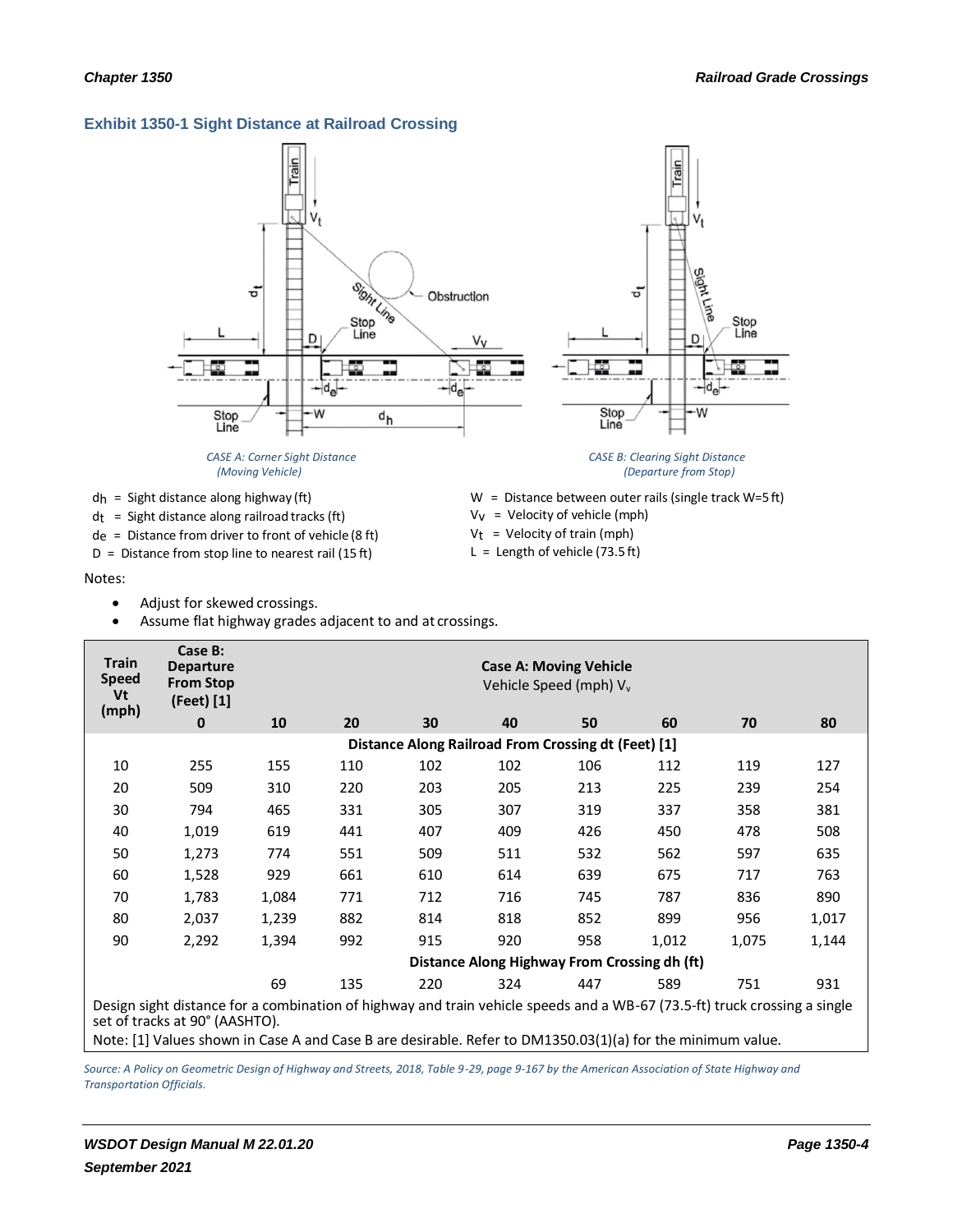# <span id="page-4-0"></span>**1350.03 Traffic Control Systems**

#### *1350.03(1) Traffic Control System Elements*

There are two categories of railroad warning devices: "passive" and "active." Passive devices include all signs and pavement markings. Active devices include flashing light signals, railroad warning gates, and active advance warning systems, all of which are activated by approaching trains.

### **1350.03(1)(a) Passive Elements**

The following signing elements are shown in the [MUTCD,](http://www.wsdot.wa.gov/Publications/Manuals/MUTCD.htm) Part 8, Traffic Control for Highway-Rail Grade Crossings:

• **Highway-Rail Grade Crossing (Crossbuck) sign:** Crossbuck signs identify the location of the grade crossing and convey the same meaning as a yield sign. The railroad is responsible for installation and maintenance of Crossbuck signs.

Note: Railroads are required to upgrade standard Crossbuck signs at passive grade crossings to "Crossbuck Assemblies" by December 31, 2019. Crossbuck Assemblies are Crossbuck signs mounted in conjunction with STOP or YIELD signs. Any projects that establish new passive crossings or result in reconstruction of passive crossings should include design of Crossbuck Assemblies. (See Chapter 8 of the [MUTCD](http://www.wsdot.wa.gov/Publications/Manuals/MUTCD.htm) for additional guidance.)

- **Supplemental Number of Tracks (inverted "T") sign:** This sign is mounted below the Crossbuck sign to indicate the number of tracks when two or more tracks are involved. The railroad is responsible for installation and maintenance of these signs.
- **Grade Crossing Advance Warning sign (W10 sign series):** The road authority is responsible for installation and maintenance of these signs.
- **Exempt sign:** This is a supplemental sign that, when authorized by the WUTC, may be mounted below the Crossbuck sign. When this sign is approved, certain classes of vehicles, otherwise required to stop before crossing the tracks, may proceed without stopping, provided no train is approaching. The road authority is responsible for installation and maintenance of these signs.
- **Do Not Stop on Tracks sign:** This sign is used where it is determined that additional emphasis is needed to remind motorists of this legal requirement, such as where nearby roadway intersections result in queuing back across the tracks. The road authority is responsible for installation and maintenance of these signs.

Pavement markings on all paved approaches are the responsibility of the road authority and consist of **RR Crossing** markings in accordance with the *[Standard](http://www.wsdot.wa.gov/Publications/Manuals/M21-01.htm) Plans*, **No Passing** markings, and **Pullout Lanes**, as appropriate.

Consider the installation of illumination at and adjacent to railroad crossings where an engineering study determines that better nighttime visibility of the train and the grade crossing is needed. For example, where:

- A substantial number of railroad operations are conducted at night.
- Grade crossings are blocked for long periods at night by slow-speed trains.
- Collision history indicates that drivers experience difficulty seeing trains during hours of darkness.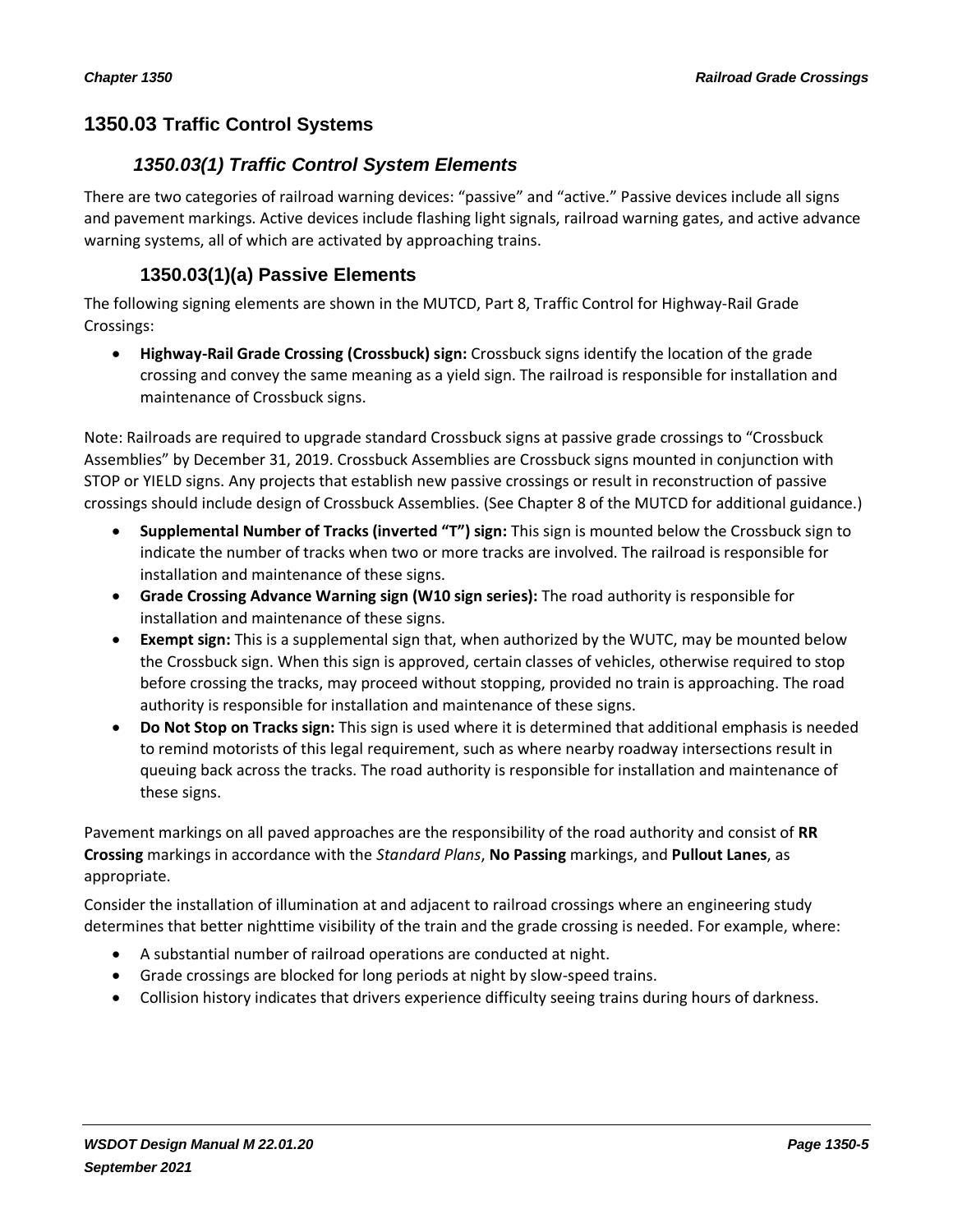### **1350.03(1)(b) Active Elements**

**Railroad Flashing Light Signals and Gates:** These are active devices intended to warn motorists of approaching trains and impose a stopping requirement. The railroad is responsible for installation and maintenance of these devices.

**Traffic Signal Interconnection (also known as "railroad preemption"):** These provide linkage between the railroad signals and adjacent traffic signals to allow vehicles to clear the tracks at a traffic signal as a train approaches. They are typically funded by the road authority and require cooperation with the railroad for installation. The formation of a Railroad Crossing Evaluation Team is required to determine signal railroad preemption requirements. (See Chapter 1330 for further guidance.)

**Pre-Signals:** These are traffic control signal faces that control roadway traffic approaching a grade crossing in conjunction with the traffic control signal faces that control traffic approaching a roadway-roadway intersection beyond the tracks. Pre-signals are typically used where the clear storage distance is insufficient to store one or more design vehicles.

**Active Advance Warning Systems:** These are supplemental flashing yellow beacons mounted along with the grade crossing advance warning signs that are interconnected to the railroad active warning devices. Activation of the railroad active warning devices activates the beacons to provide motorists with an advance indication that a train is approaching or occupying the crossing. Active advance warning systems are typically used where roadway geometry prevents a clear view of the grade crossing ahead, or where higher highway speeds may require advance notification of an impending stopping requirement. Use a plaque stating "Train When Flashing" as part of such systems.

**Supplemental Safety Devices:** Supplemental safety devices are typically used at locations where it is known that motorists frequently drive around gates, where deemed appropriate due to unique local conditions, or as part of railroad quiet zones where trains are not required to sound the locomotive horn. (For more information about quiet zones, see [www.fra.dot.gov/us/content/1318.](http://www.fra.dot.gov/us/content/1318))

Typical supplemental safety devices include:

- Four-Quadrant Gate Systems: These are additional gates placed on the opposite side of the roadway from the primary railroad warning gates that, when lowered, make it impossible for motorists to drive around the lowered gates. (See Chapter 8 of the [MUTCD](http://www.wsdot.wa.gov/Publications/Manuals/MUTCD.htm) for additional information on four-quadrant gate systems.
- Median Separators: This is a system of raised delineators extending along the roadway centerline back from the tip of a lowered railroad warning gate that prevents motorists from being able to drive around the lowered gates. Make median separators at least 60 feet in length where sufficient space is available.

# **1350.03(1)(c) Selection of Grade Crossing Warning Devices**

#### At a minimum:

- All public grade crossings are required to be equipped with Crossbuck signs, a supplemental plaque indicating the presence of multiple tracks (if applicable), and advance warning signs.
- Railroad pavement markings are required at all crossings where active warning devices are present or the posted legal speed limit is 40 mph or higher.

Passive warning devices notify drivers that they are approaching a grade crossing and to be on the lookout for trains. In general, consider stand-alone passive warning devices at grade crossings with low volumes and speeds on both the highway and railway, and where adequate sight distances exist.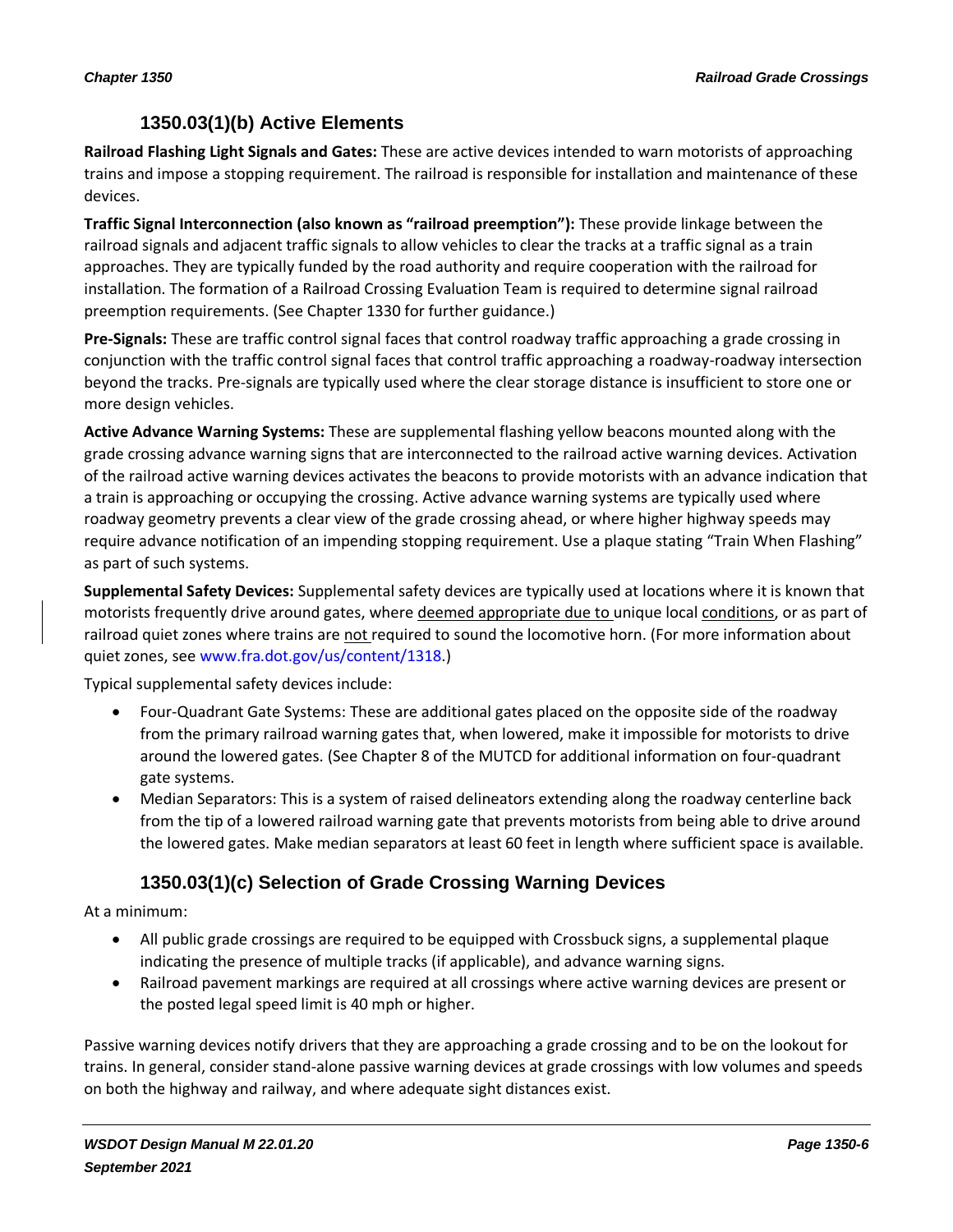Active warning devices are to be considered at all other crossings. No national or state warrants have been developed for installation of traffic control devices at grade crossings. Furthermore, due to the large number of significant variables that need to be considered, there is no single system of active traffic control devices universally applicable for grade crossings. Warning systems at grade crossings should be based on an engineering and traffic investigation, including input from the railroad and the WUTC. Primary factors to consider in selecting warning devices are train and highway volumes and speeds; highway and railway geometry; pedestrian volume; accident history; and available sight distance.

Evaluate railroad signal supports and gate mechanisms as roadside features to be considered for mitigation. Use traffic barrier or impact attenuators as appropriate (see Division 16).

# <span id="page-6-0"></span>**1350.04 Nearby Roadway Intersections**

Operations at roadway intersections located near grade crossings can present significant challenges for grade crossing safety. In particular, vehicle queues originating from the roadway intersection and extending back to the grade crossing must be clear of the tracks before the arrival of any trains. While RCW [46.61.570](http://apps.leg.wa.gov/RCW/default.aspx?cite=46.61.570) prohibits motorists from stopping on any railroad tracks, it is not uncommon for motorists to stop on tracks when focusing on the downstream highway intersection rather than the immediate grade crossing.

For signalized highway intersections where vehicle queues result from a red signal indication, clearance of vehicles from the grade crossing is accomplished through traffic signal interconnection with the railroad warning signals ("railroad preemption"). When railroad preemption is in place, an approaching train will initiate a special mode within the highway traffic signal specifically designed to clear any vehicles from the tracks prior to the arrival of the train at the grade crossing. Railroad preemption design involves a specialized analysis that considers the distance between the roadway intersection and grade crossing; queue clearance times; train speeds; the capabilities of the railroad active warning devices; and other traffic signal phases.

Where the distance between the grade crossing and the roadway intersection is not sufficient to store a design vehicle, a pre-signal may be considered to prevent subsequent vehicles from entering the grade crossing limits during the track clearance phases of the downstream highway signal. Additionally, whenever a signalized roadway intersection is located 500 feet from a grade crossing, a Railroad Crossing Evaluation Team, which includes representatives from both WSDOT and the railroad company, will jointly determine the need for and design of railroad preemption systems. (See Chapter 1330 for further guidance on railroad preemption requirements.)

Vehicle queues over the tracks can also result from operations at nonsignalized roadway intersections; for example, where there is a short distance between the grade crossing and a roadway intersection controlled by a STOP or YIELD sign. A "Do Not Stop on Tracks" sign should be installed at locations where the distance between the grade crossing and the roadway intersection is not sufficient to store a design vehicle or it is otherwise determined that vehicle queues originating from the roadway intersection routinely extend back to the grade crossing. To determine whether or not to consider a highway traffic signal in such instances, refer to [MUTCD](http://www.wsdot.wa.gov/Publications/Manuals/MUTCD.htm) Traffic Signal Warrant 9.

# <span id="page-6-1"></span>**1350.05 Pullout Lanes**

In accordance with RCW [46.61.350,](http://apps.leg.wa.gov/RCW/default.aspx?cite=46.61.350) certain vehicles are required to stop at all railroad crossings unless the grade crossing is flagged or an "Exempt" sign is posted. Evaluate the installation of "pullout" lanes when grade crossings have no active protection. Some school districts have a policy that school buses must stop at all grade crossings regardless of the type of control.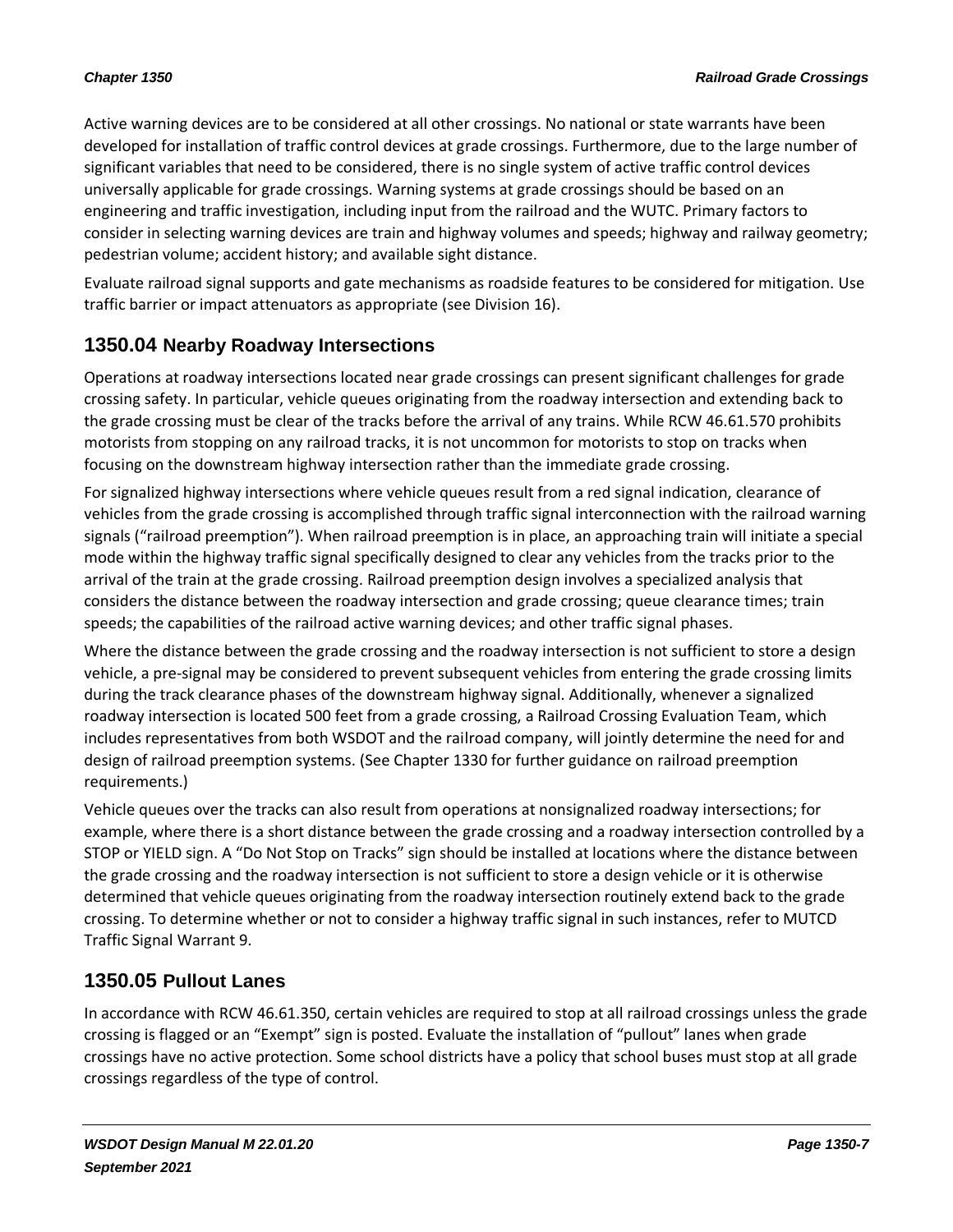Consider the installation of pullout lanes at any public grade crossing used regularly by school buses or by trucks transporting flammable cargo or explosives and at which they must stop.

Contact the local school district for school bus information. Contact the Truck Freight Program and Policy Manager at the WSDOT HQ Freight Systems Division about truck freight operations in the project vicinity.

Design pullout lane geometrics in accordance with [Exhibit 1350-2.](#page-7-1) The minimum shoulder width adjacent to the pullout lane is 3 feet.

#### <span id="page-7-1"></span>**Exhibit 1350-2 Typical Pullout Lane at Railroad Crossing**



#### $L_d$  = Total length of pullout lane, approach

 $L<sub>a</sub>$  = Total length of pullout lane, exit

| Approach Length of Pullout Lane, L <sub>d</sub> |             | Downstream Length of Pullout Lane, L <sub>a</sub> |             |  |  |
|-------------------------------------------------|-------------|---------------------------------------------------|-------------|--|--|
| <b>Vehicle Speed (mph)</b>                      | Length (ft) | Vehicle Speed (mph)                               | Length (ft) |  |  |
| 30                                              | 235         | 30                                                | $\ast$      |  |  |
| 40                                              | 320         | 40                                                | 360         |  |  |
| 50                                              | 435         | 50                                                | 720         |  |  |
| 60                                              | 530         | 60                                                | 1.200       |  |  |

\*Taper length only

# <span id="page-7-0"></span>**1350.06 Crossing Surfaces**

Railroads are responsible for the maintenance of crossing surfaces up to 12 inches outside the edge of rail [\(WAC](http://apps.leg.wa.gov/wac/default.aspx?cite=480-62-225) [480-62-225\)](http://apps.leg.wa.gov/wac/default.aspx?cite=480-62-225). Crossing surfaces can be constructed of a number of different materials, including asphalt, concrete, steel, timber, rubber, or plastic. The most common surface types used on state highway crossings are asphalt, precast concrete, and rubber. Timbered crossings are frequently used for low-volume roads and temporary construction crossings.

The life of a crossing surface depends on the volume and weight of highway and rail traffic using it. Highway traffic not only dictates the type of crossing surface, but it also has a major influence on the life of the crossing. Rough crossing surfaces impact the motoring public far more than the railroad. Therefore, when a highway project passes through a railroad grade crossing, consider the condition of the crossing surface. While the existing condition might not warrant railroad investment in replacing it, the surface might have deteriorated sufficiently to increase vehicle operating costs and motorist inconvenience.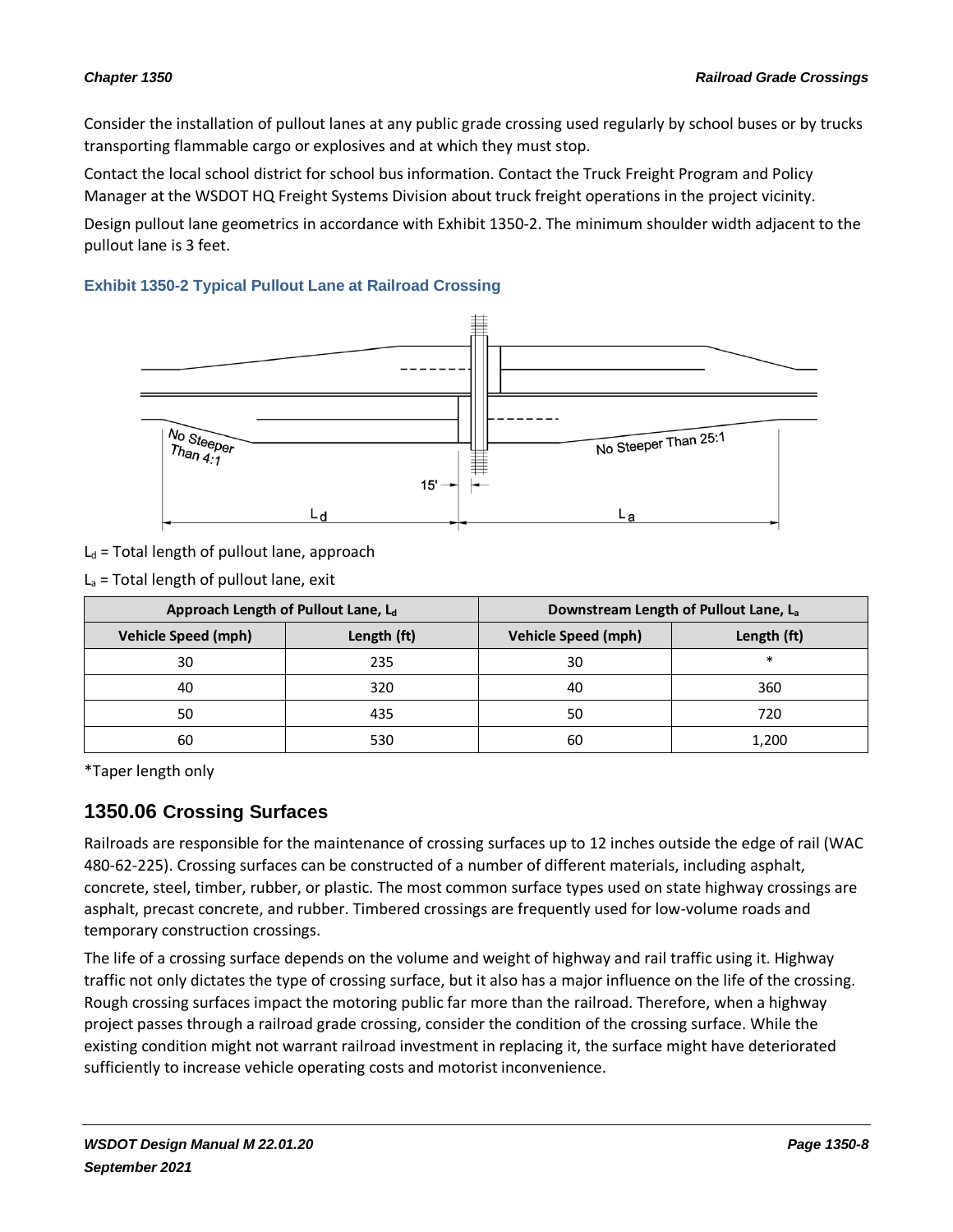In such cases, it may be effective to partner with the railroad to replace the crossing as part of the highway project. Such partnerships typically consist of the state reimbursing the railroad for all or a portion of the cost of the work.

# <span id="page-8-0"></span>**1350.07 Crossing Closure**

The [MUTCD](http://www.wsdot.wa.gov/Publications/Manuals/MUTCD.htm) states, "Any highway-rail grade crossing that cannot be justified should be eliminated." Coordination with the appropriate railroad and the Washington Utilities and Transportation Commission is required before any grade crossing can be closed. If a state route grade crossing appears unused, consult the HQ Railroad Liaison before taking any action. Close at-grade crossings that are replaced by grade separations.

# <span id="page-8-1"></span>**1350.08 Traffic Control during Construction and Maintenance**

Provide work zone traffic control for projects at highway-rail grade crossings, which need protection from train traffic. When highway construction or maintenance activities affect a railroad crossing, the railroad company must be notified at least ten days before performing the work (WAC [480-62-305\(4\)\)](http://apps.leg.wa.gov/wac/default.aspx?cite=480-62-305). Furthermore, whenever highway construction or maintenance crews or equipment are working within 25 feet of an active rail line or grade crossing, consult the railroad to determine whether a railroad flagger is required. Current contact numbers for railroads may be obtained by contacting your region Utilities Engineer or the HQ Railroad Liaison. Railroad flaggers differ from highway flaggers in that they have information on train schedules and can generally communicate with trains by radio. When flaggers are required, the railroad generally sends the road authority a bill for the cost of providing this service.

Do not allow work zone traffic to stop or queue up on a nearby rail-highway grade crossing unless railroad flaggers are present. Without proper protection, vehicles might be trapped on the tracks when a train approaches. (See the [MUTCD](http://www.wsdot.wa.gov/Publications/Manuals/MUTCD.htm) for more detailed guidance.)

For projects requiring temporary access across a set of railroad tracks, contact the HQ Railroad Liaison early in the design process since a railroad agreement or permit will likely be required.

# <span id="page-8-2"></span>**1350.09 Railroad Grade Crossing Petitions and WUTC Orders**

The Washington Utilities and Transportation Commission (WUTC) is authorized by statute (Title 81 [RCW\)](http://apps.leg.wa.gov/RCW/default.aspx?Cite=81) to have regulatory authority over railroad crossings. Establishing new crossings, closing existing crossings, or modifying existing grade crossings must be approved by the WUTC (WAC [480-62-150\)](http://apps.leg.wa.gov/wac/default.aspx?cite=480-62-150). WUTC authority does not apply within the limits of first class cities, in accordance with RCW [81.53.240.](http://apps.leg.wa.gov/RCW/default.aspx?cite=81.53.240) This is accomplished by submitting a formal petition to the WUTC for a formal order. The HQ Railroad Liaison will assist in the preparation and submittal of this petition. Include a copy of the petition and WUTC findings and order in the Design Documentation Package.

# <span id="page-8-3"></span>**1350.10 Grade Crossing Improvement Projects**

The HQ Highways and Local Programs Office (H&LP) administers the federal (Section 130) Grade Crossing Safety Improvement Program. Project proposals are submitted by local agencies, railroads, and WSDOT.

Contact H&LP or the HQ Railroad Liaison in the Utilities, Railroads, and Agreements Section for more information.